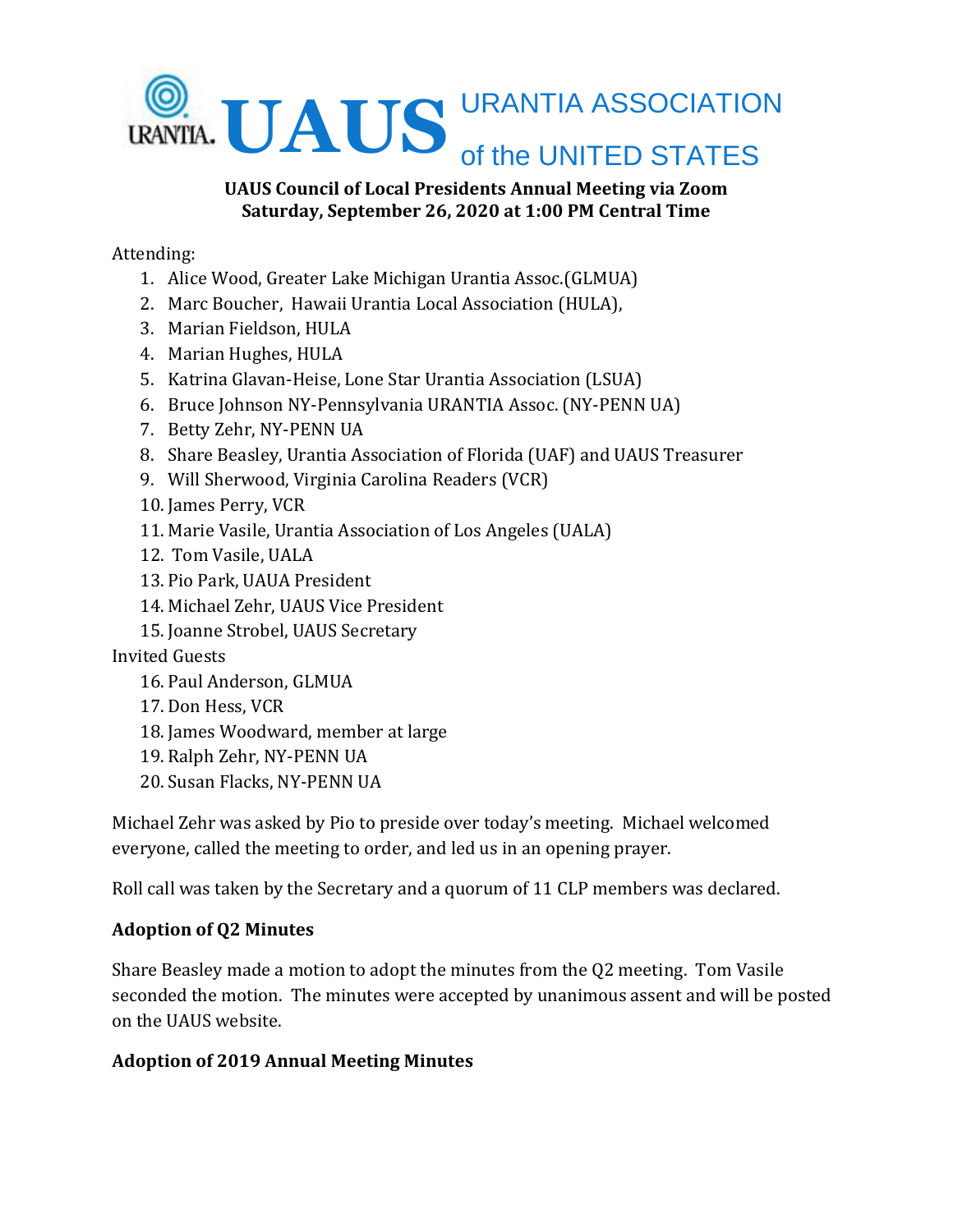The minutes were amended to include attendance of Scott Brooks from Ohio Students of the Urantia Book. Tom Vasile moved to adopt the amended minutes and Katrina Glavan-Heise seconded the motion. The minutes were accepted by unanimous assent and will be posted on the website.

# **President's Report**

Pio summarized his President's report.

## **Vice President's Report**

## **Treasurer's Report**

Share Beasley reported that the current BOA balance is \$66,541.25

Beginning balance \$66,529.68 In transit:

- Donations \$179.57
	- o Check \$50.00
	- o PayPal \$129.57
- Outstanding checks \$168.00
	- o To State of Illinois: 5 Year renewal NFP name "Urantia Association of the United States, Inc" \$ 155.00
	- o Annual NPF corporate renewal \$ 13.00

Ending Balance \$66,541.25

She reported that UAUS now has 3 monthly donations going into the BOA account. Thank you to all of our donors!

All Association Dues are paid and up to date. Donated funds from the dissolution of OSUB were \$ 336.00.

## **2024 International Conference update**

Conference co-chairs Marc Boucher and Marian Hughes reported that they are still excited about the 2024 conference! They have submitted all of the required paperwork to the UAI Conference Coordinator and have already received several inquired from people who want to help. It will be in Baltimore, pending an onsite visit by Ralph and Betty Zehr once circumstances allow. Given the current concerns over Covid-19, it will most likely be a hybrid of in person and Zoom attendees. There is a possibility that the conference could be moved forward a year, into 2023, which the planning committee will eagerly accommodate. The final decision will be announced at the (now to be virtual) Peru Conference.

The facility has offered to waive the \$1000 charge for the main auditorium.